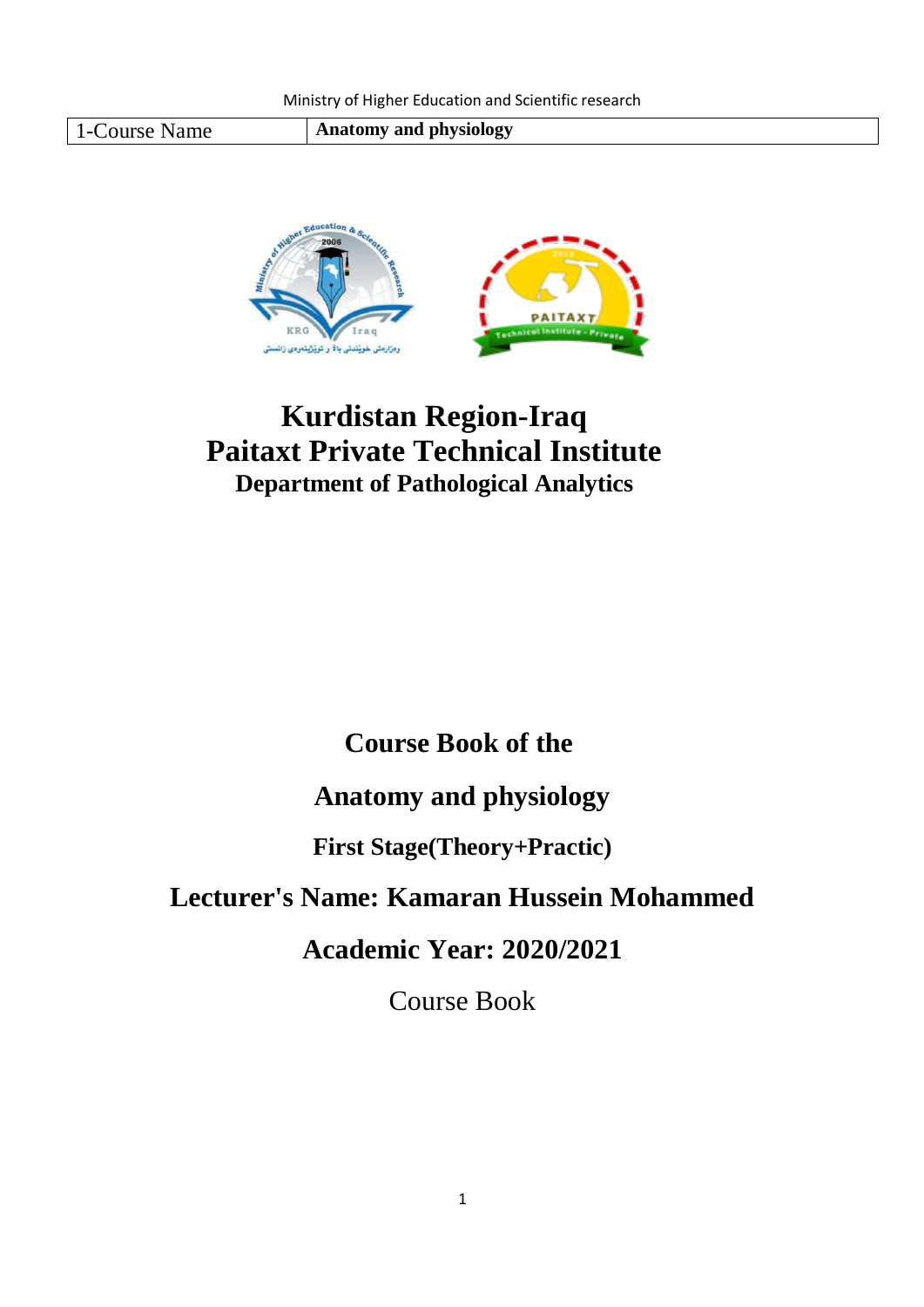| 2-Lecturer in charge  |                                                     |  |
|-----------------------|-----------------------------------------------------|--|
| 3-Department/College  | <b>Pathological Analytics/ Paitaxt Institute</b>    |  |
| 4-Contact             | Kamaran.mohammed@gmail.com                          |  |
|                       |                                                     |  |
| 5-Time(In hours) per  | <b>Theory: 2 hours</b>                              |  |
| week                  | <b>Practical :2 hours</b>                           |  |
| 6-Office Hours        | <b>4 Hours</b>                                      |  |
| 7- Course Code        |                                                     |  |
| 8- Teacher's academic | Education                                           |  |
| profile               | Date: 1995 – 1999 "Bachelor in veterinary,          |  |
|                       | Baghdad University.                                 |  |
|                       | Date: 2005 – 2007 MSc. Degree; College of medicine, |  |
|                       | Department of pharmacology                          |  |
| 9- Keywords           | Nervous, Digestive, Endocrine and Muscular,         |  |
|                       | Integumentary, Skeletal, Sensory, Cardiovascular,   |  |
|                       | Urinary and Reproductive Systems                    |  |

#### **10- Course Overview:**

- 1. To provide overview of the human body structure
- 2. To apply the knowledge of human anatomy in biomedical engineering field
- 3. The content of the subject provides the basic knowledge of anatomical terms,

human skeletal, Muscle, Joints and surface anatomy of different body organs.

#### 11- **Course Objective:**

The prime concern of this syllabus is to learn the terminology of the subject and basic knowledge of cells & tissues and to understand anatomy of human body. This subject will develop an understanding of the structure and function of organs and organ systems in normal human body.

#### 12- **Student's obligation**

1-The student attention in all theoretical and practical lectures in academic year.

- 2-Completion of all tests.
- 3-Attendance in exams.
- 4-Write or prepare reports.

#### **13- Forms of Teaching**

Our lecture is depending directly on showing the strong point in the lecture via data show depending on the power point program and explain some figures on the white board with the students.

#### **14- Assessment scheme**

**Final exam: 50 marks** 

**Midterm-exams: 20 marks for Practical and 20 marks for thermotical**

**And 10 marks for activity**

#### **15- Student Learning Outcome:**

Students will develop a vocabulary of appropriate terminology to effectively communicate information related to anatomy and recognize the anatomical structures included in syllabus.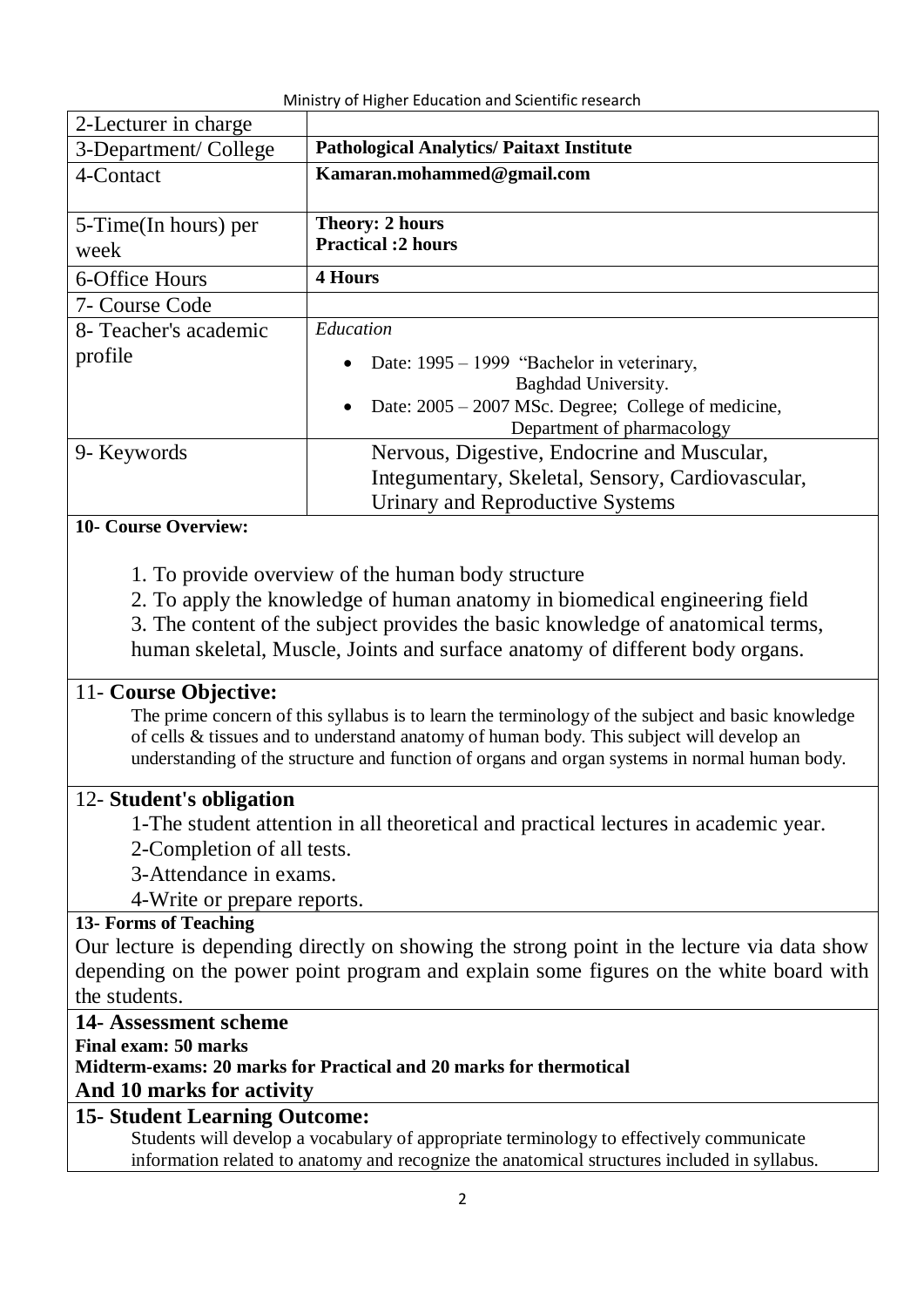#### **16- Course Reading list and References:**

- Hole's Human Anatomy & Physiology text book 15th Edition
- Ross & Wilson,(2014),Anatomy & Physiology in health & illness,11th edition, Elsevier Publications

### **17- The Topics**

| N <sub>o</sub>          | Lecture's titles<br>(Theory)                                                                                                          | <b>Laboratory Experiments</b><br>(Practical)                                 | <b>Hours</b><br>per<br>week |
|-------------------------|---------------------------------------------------------------------------------------------------------------------------------------|------------------------------------------------------------------------------|-----------------------------|
| $\mathbf{1}$            | Introduction to Anatomy, anatomical<br>directions, human body cavities.<br>Human body Quadrants, body planes                          | Anatomical positions, body planes                                            | $2 + 2$                     |
| $\overline{2}$          | Chemical levels of organization, cell,<br>tissue, organ, system,<br>Enumeration of human body systems                                 | Study of skeletal systems with the<br>help of models, and charts             | $2 + 2$                     |
| $\overline{\mathbf{3}}$ | Integumentary system                                                                                                                  | Study of muscular systems with the<br>help of models, and charts             | $2 + 2$                     |
| $\overline{\mathbf{4}}$ | axial<br>Skeletal<br>skeleton,<br>system,<br>appendicular skeleton, structure of<br>the bone, bone types, joints, types of<br>joints. | Study of digestive systems with the<br>help of models, and charts            | $2 + 2$                     |
| 5                       | Muscular system, types of muscles,<br>location of major superficial muscles<br>of the body.                                           | Study of skeletal respiratory systems<br>with the help of models, and charts | $2 + 2$                     |
| 6                       | Nervous<br>central<br>nervous<br>system,<br>system, peripheral nervous system,<br>function of the nervous system                      | Study of cardiovascular systems with<br>the help of models, and charts       |                             |
| $\overline{7}$          | General and Special senses, anatomy<br>of the sense organs and explain how<br>they function.                                          | Study of urinary systems with the help<br>of models, and charts              | $2 + 2$                     |
| 8                       | Endocrine system, the functions of<br>hormones.<br>Classify hormones into their major<br>chemical categories.                         | Study of reproductive systems with the<br>help of models, and charts         | $2 + 2$                     |
| 9                       | the hypothalamus of the brain<br>the endocrine glands and location.<br>the major hormones and their effects<br>on the body.           | Enumeration of total red blood<br>corpuscles (RBC) count, WBC count          | $2 + 2$                     |
| <b>10</b>               | Cardiovascular system: Blood<br>function of blood, blood cells,                                                                       | Determination of bleeding time                                               | $2 + 2$                     |
| 11                      | Cardiovascular system: Heart<br>anatomy, heart physiology, artery and<br>vein                                                         | Determination of clotting time                                               | $2 + 2$                     |
| 12                      | Respiratory system, functions, organs<br>of the respiratory system<br><b>Respiration process</b>                                      | Estimation of hemoglobin content                                             | $2 + 2$                     |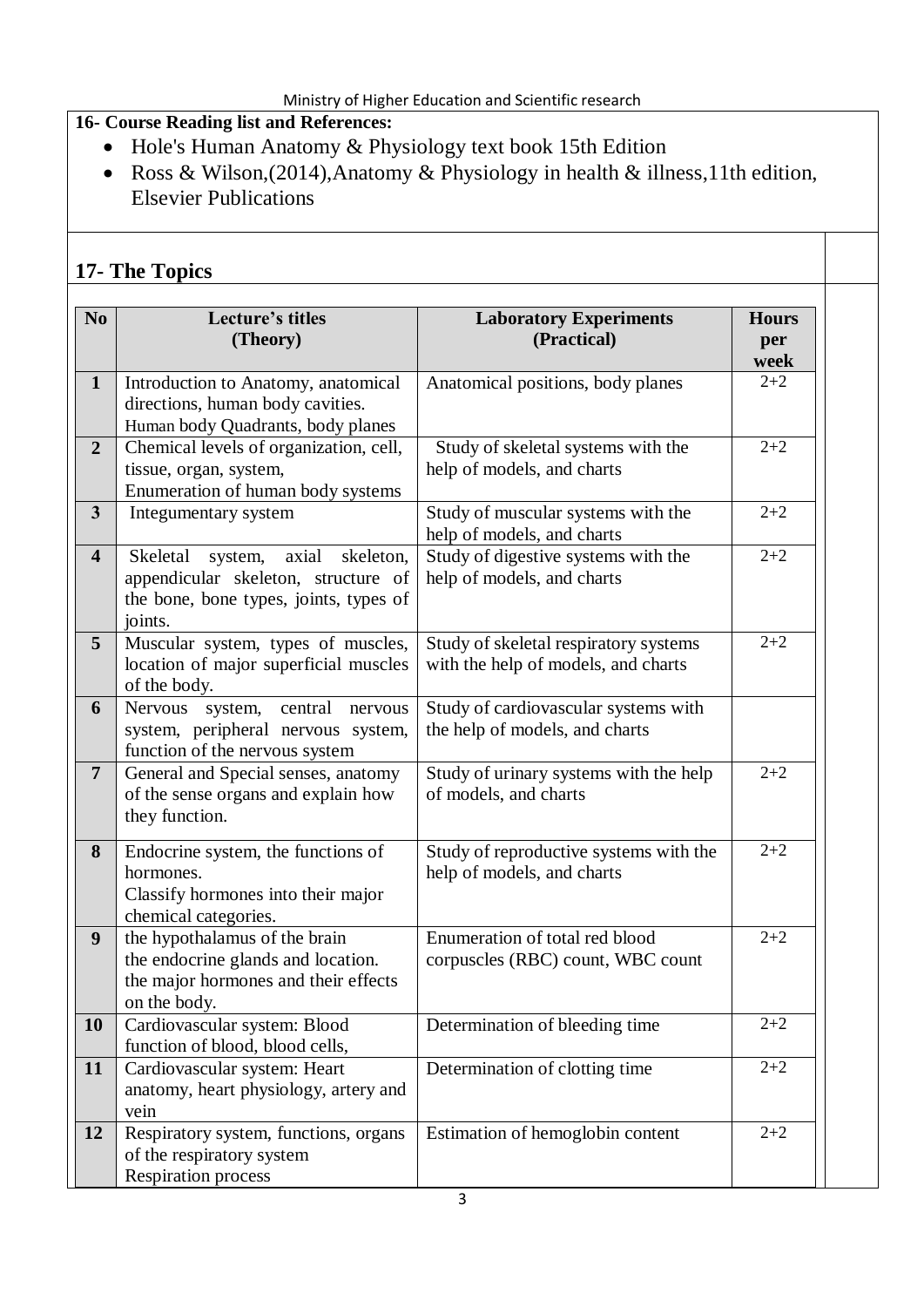| Ministry of Higher Education and Scientific research |  |
|------------------------------------------------------|--|
|------------------------------------------------------|--|

|    |                                                                     | <b>TVILLING Y OF LIGHTED EQUEDITION OF SCIENTING I COCULTU</b> |         |  |
|----|---------------------------------------------------------------------|----------------------------------------------------------------|---------|--|
| 13 | Digestive system, basic activities of Determination of blood group. |                                                                | $2 + 2$ |  |
|    | the digestive process.                                              |                                                                |         |  |
|    | layers or tunics of the walls of the                                |                                                                |         |  |
|    | digestive tract.                                                    |                                                                |         |  |
|    | major and accessory organs of the                                   |                                                                |         |  |
|    | digestive tract and their component                                 |                                                                |         |  |
|    | anatomic parts.                                                     |                                                                |         |  |
| 14 | major digestive enzymes and how                                     | Determination of erythrocyte                                   | $2 + 2$ |  |
|    | they function.                                                      | sedimentation rate (ESR).                                      |         |  |
|    | functions of the liver.                                             |                                                                |         |  |
|    | absorption of nutrients occurs in the                               |                                                                |         |  |
|    | small intestine                                                     |                                                                |         |  |
|    | functions of the organs of the                                      |                                                                |         |  |
|    | digestive tract.                                                    |                                                                |         |  |
| 15 | Urinary system, functions and                                       | Determination of heart rate and pulse                          | $2 + 2$ |  |
|    | anatomy of the urinary system, layers                               | rate.                                                          |         |  |
|    | of the kidney, cortex, medulla,                                     |                                                                |         |  |
|    | medullary pyramids, renal papillae,                                 |                                                                |         |  |
|    | renal columns and major and minor                                   |                                                                |         |  |
|    | calyces. Bladder and urethra.                                       |                                                                |         |  |
| 16 | Reproductive system                                                 | Recording of blood pressure.                                   | $2 + 2$ |  |
|    |                                                                     |                                                                |         |  |
|    |                                                                     |                                                                |         |  |

### 18- **Examinations:**

#### **Question Styles**

**Q1.** Mention the different parts of Urinary system. Describe the features and histology of Kidney.

- Q2. Write short note on
- a) Stomach
- b) Trachea
- c) Pituitary Gland
- d) Embalming fluid
- e) Karyotyping
- f) Hematoxylin & Eosin staining

#### Q3. Answer the following;

- a) Parts of the stomach
- b) Name any two lymphatic organs
- c) Name any two major salivary glands
- d) Name any two organs associated with thymus
- e) What is bony labyrinth?